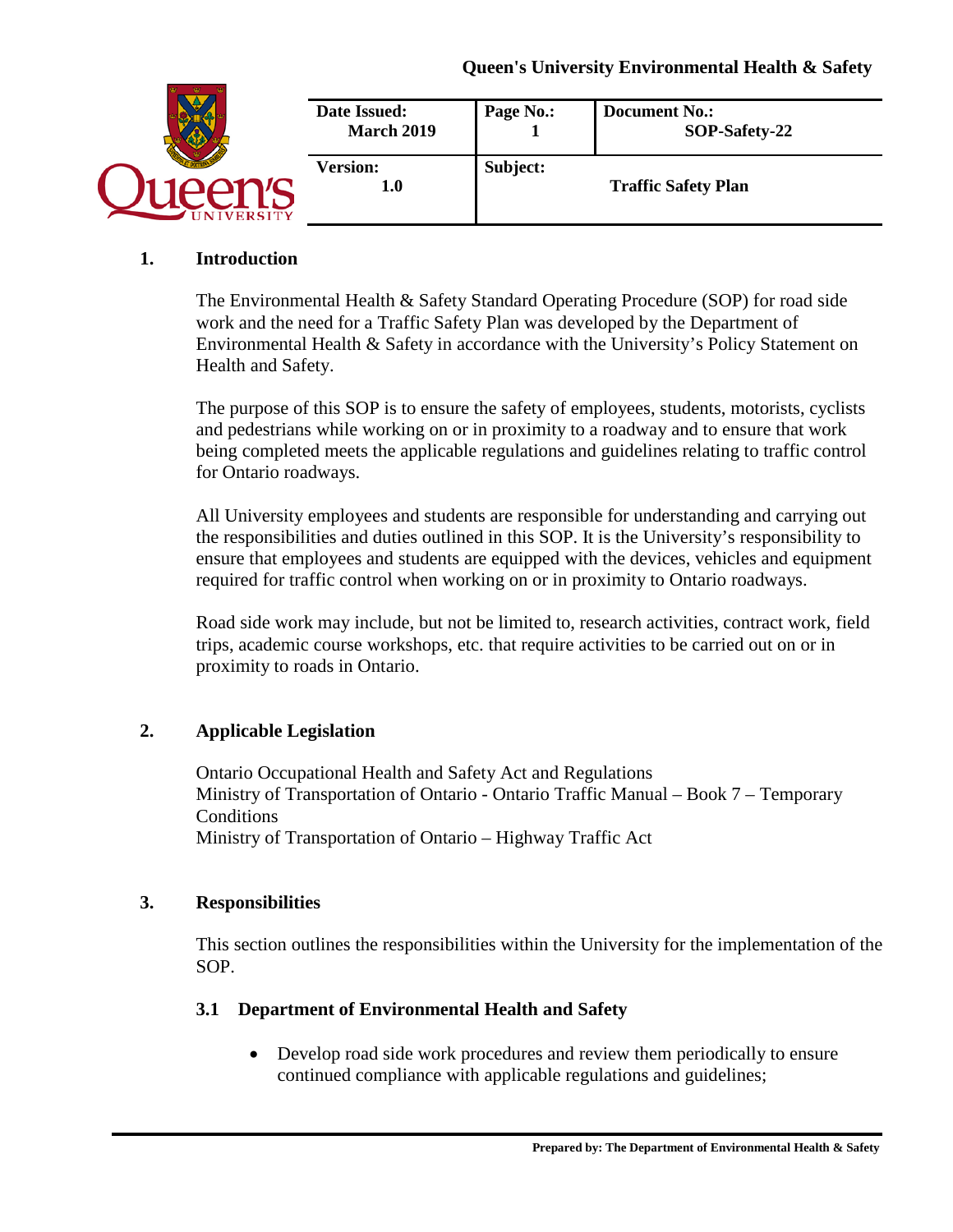## **Queen's University Environmental Health & Safety**



- Ensure that training is made available to all departments that may be involved in road side work;
- Approve trainers that carry out the OTM Book 7 Temporary Conditions training for the university;
- Provide technical support to departments and employees when questions or concerns arise with regard to traffic safety plans;
- Maintain a database of all employees and students who have completed the necessary training; and
- Conduct periodic audits to ensure compliance with these procedures;

# **3.2 Department Heads, Directors, Department Heads and Managers**

Each has the following responsibilities under this SOP:

- Ensure that supervisors, principal investigators, employees, and students are notified of their responsibilities under this SOP;
- Ensure that all employees and student have received training and instructions on the proper work procedures with regard to creating and implementing a traffic safety plan;
- Ensure that procedures, equipment and materials appropriate for the work under his/her authority are provided to protect the health and safety of all employees and students.

# **3.3 Supervisors/Principal Investigators**

Each has the following responsibilities under this SOP:

- Must be knowledgeable about the hazards and procedures associated with road side work under their authority;
- Develop an appropriate Traffic Safety Plan for the road side work being conducted by the employees or students under their authority;
- Review and modify traffic control procedures outlined in the Traffic Safety Plan as required for the protection of the employees, students and the general public;
- Document any changes to the traffic control procedures;
- Provide training and instruction to all employees and students working under the Traffic Safety Plan;
- Ensure that the proper equipment is being used and that procedures are being followed;
- Ensure that adequate equipment and materials are kept on hand; and
- Maintain documentation of OTB Book 7 Temporary Conditions training for the employees and students under their authority.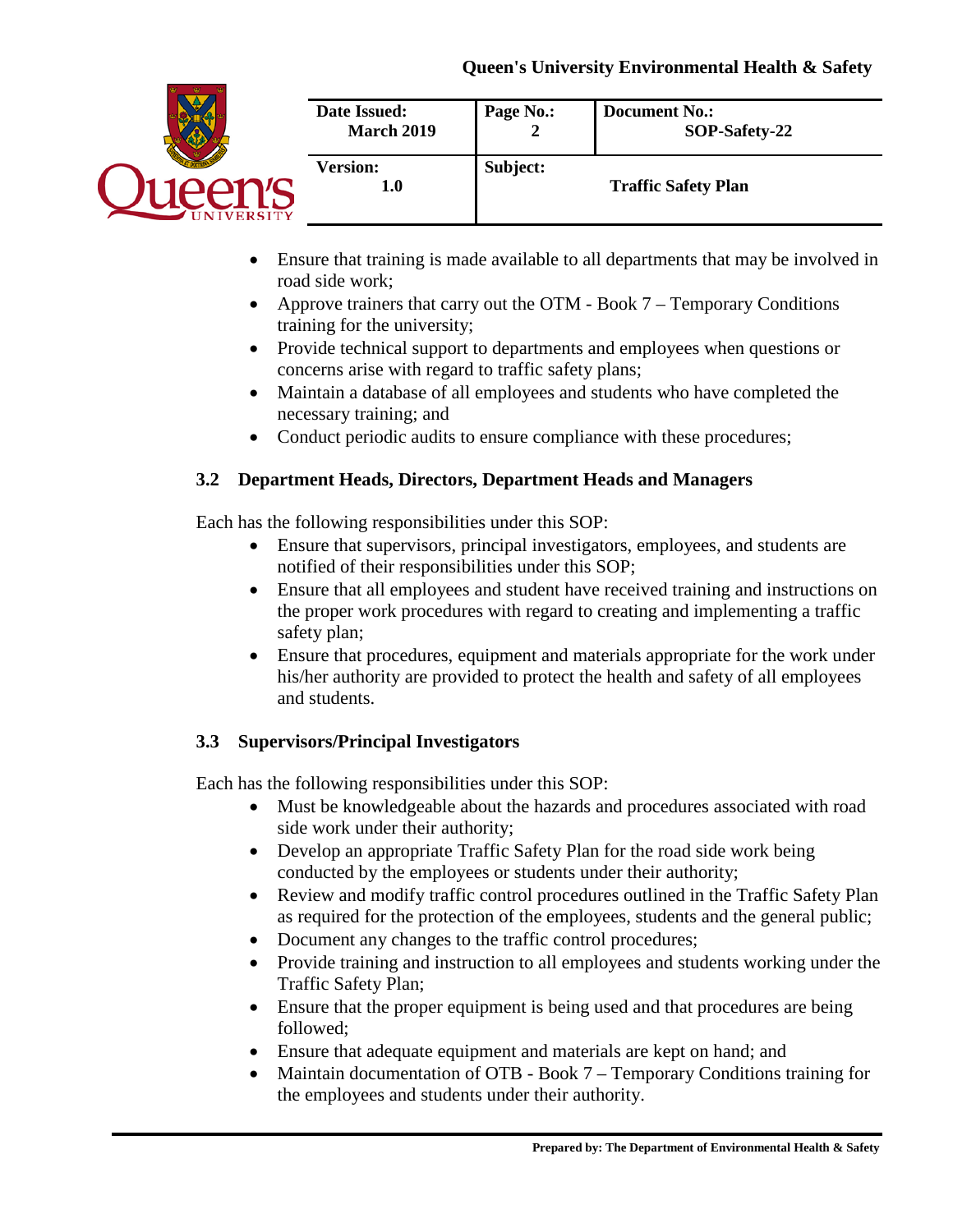|                 | Date Issued:           | Page No.: | <b>Document No.:</b>       |
|-----------------|------------------------|-----------|----------------------------|
|                 | <b>March 2019</b>      | ມ         | SOP-Safety-22              |
| <b>IVERSITY</b> | <b>Version:</b><br>1.0 | Subject:  | <b>Traffic Safety Plan</b> |

# **3.4 Employees and Students**

Each has the following responsibilities under this SOP:

- Be knowledgeable about the hazards and procedures outlined in the Traffic Safety Plan for the road side work being undertaken;
- Complete the necessary education and training requirements before performing any roadside work;
- Use all appropriate tools, safety equipment, vehicles and materials that have been provided for the work; and
- Report any issues or potential problems to their Supervisor immediately.

## **4. Traffic Safety Plan Requirements**

A Traffic Safety Plan must be created, in writing, and implemented by the employer in order to protect employees and students exposed to a hazard from vehicular traffic. The creation of this plan should start before arriving on the site and be completed once an assessment of the site has been done to identify any unique issues with the location. A Traffic Safety Plan must specify the vehicular traffic hazards and the traffic control measures to be used to protect employees. This plan must be kept at the project and made available to an inspector or an employee on request. Any changes made to the plan during the course of the work must be documented. The OTB – Book 7 – Temporary Conditions outlines all of the required steps needed in order to set up a Traffic Safety Plan that will protect the health and safety of all employees, motorists, pedestrians and cyclists that will be affected by the planned work.

## **5. Types of Temporary Conditions**

There are a variety of different temporary conditions classifications depending on the complexity of work and the proximity or intrusion to the roadway:

- Off shoulder:
- Shoulder;
- Lane encroachment:
- Partial lane shift $(s)$ ;
- Lane closure(s):
- Detour; or
- Rolling closure.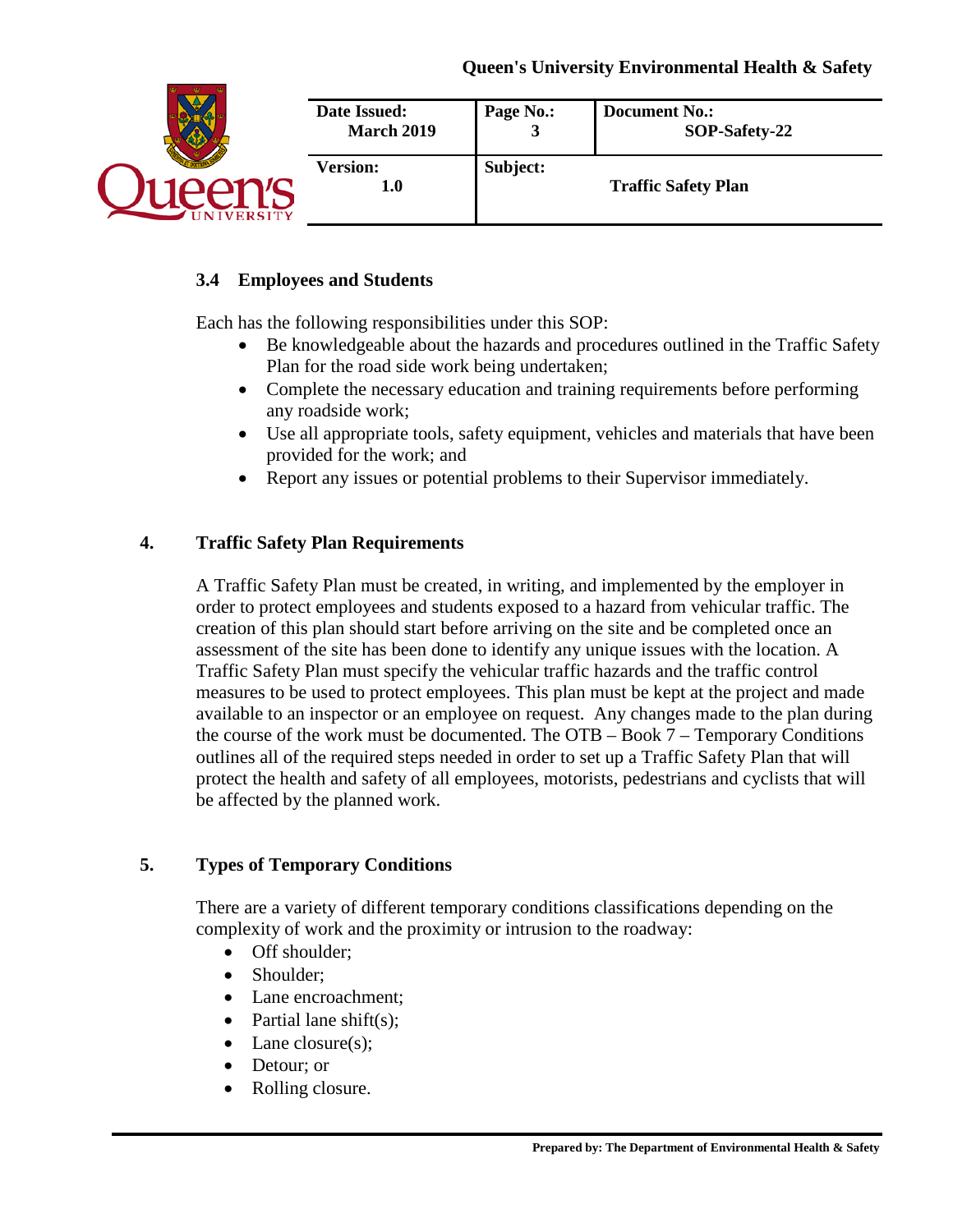|                | Date Issued:<br><b>March 2019</b> | Page No.: | <b>Document No.:</b><br>SOP-Safety-22 |
|----------------|-----------------------------------|-----------|---------------------------------------|
| <b>VERSITY</b> | <b>Version:</b><br>$1.0\,$        | Subject:  | <b>Traffic Safety Plan</b>            |

The most common type of work that will be completed by Queen's University employees and students is shoulder work.

# **6. Equipment and PPE Requirements**

# **6.1 Clothing**

Canadian Standards Association (CSA) standard CSA Z96-09 provides recommendations for the selection of appropriate High Visibility Safety Apparel (HVSA) and sets out performance criteria for high visibility clothes. In addition, to the CSA standard, the Regulation for Construction Projects specifies the type of reflective garment and stripes that must be worn by workers who may be exposed to vehicular traffic on a construction project.

# **6.2 Traffic Cones**

The type of traffic cones used is determined by the location and type of work that will be performed. The maximum posted speed, obstructions, visibility, glare and other factors can all affect cone placement. OTM – Book 7 – Temporary Conditions provides direction on the specific traffic cones that are required for each procedure and instruction on how to set them out at the appropriate intervals.

# **6.3 Signs**

There are three classifications of signs that are used in temporary conditions: regulatory, warning, and guide. Warning and guide signs include both passive as well as dynamic signs that allow for illuminated and/or changeable messaging. Signs are placed in positions where they will most effectively convey the message without restricting lateral clearance or sight distance, and at advance distances that will allow a sufficient response time. Signage requirements are based off of the location and type of work that will be performed and are prescribed in the OTM – Book 7 – Temporary Conditions.

# **7. Duration of Work**

Work duration is a major factor in determining the number and types of signs and devices to be used in temporary work zones and the manner in which they are used.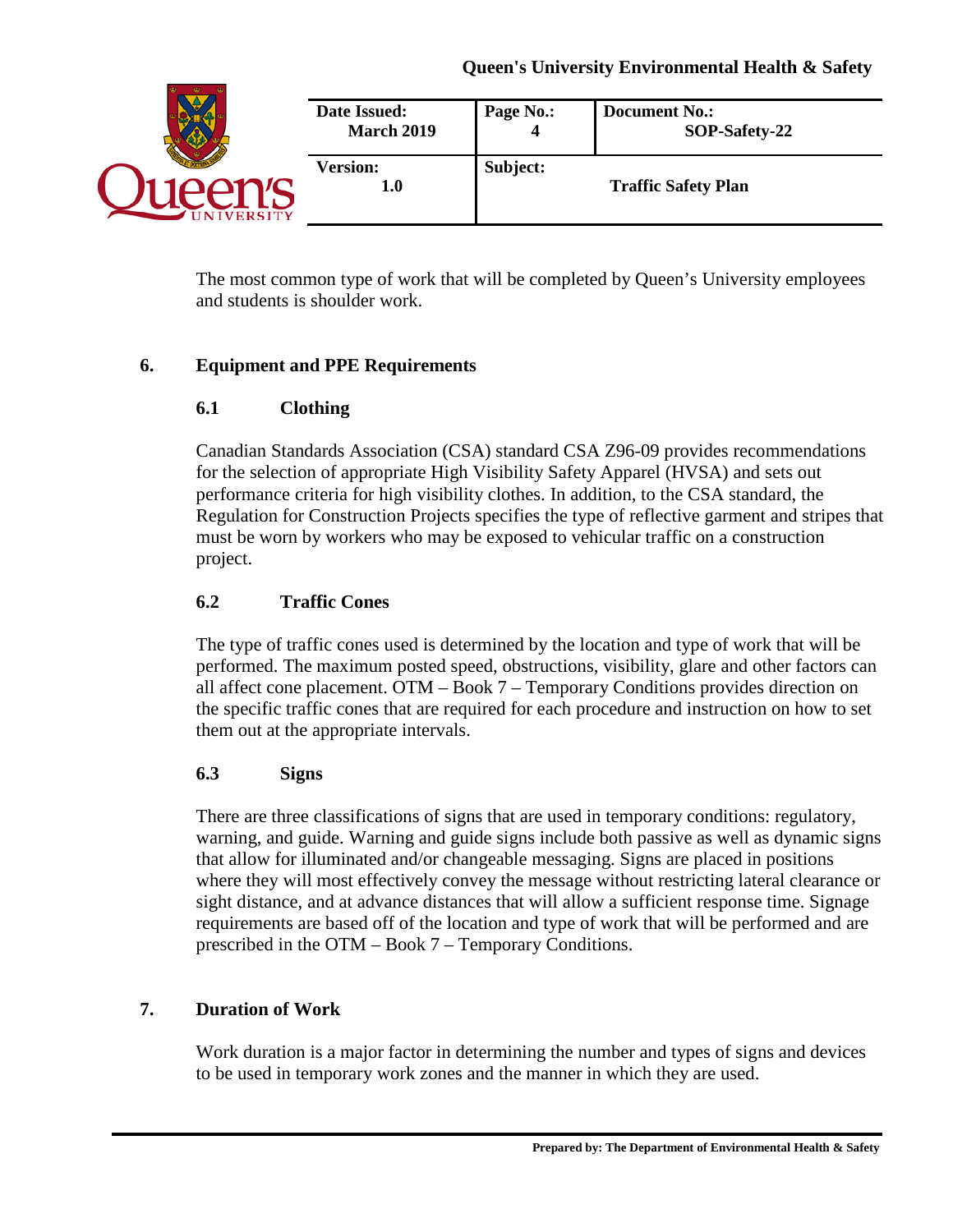|                | Date Issued:<br><b>March 2019</b> | Page No.: | <b>Document No.:</b><br>SOP-Safety-22 |
|----------------|-----------------------------------|-----------|---------------------------------------|
| <b>VERSITY</b> | <b>Version:</b><br>$1.0\,$        | Subject:  | <b>Traffic Safety Plan</b>            |

The four categories of work duration described in the OTM Book 7 – Temporary Conditions are:

- Mobile Operations;
- Very Short Duration (VSD) work;
- Short Duration (SD) work; and
- Long Duration (LD) work.

Short Duration work refers to activities that require work areas that are continuously occupied by workers and/or equipment, for more than 30 minutes but less than one 24-hour period in duration. This is the most common type of work that will be completed by Queen's University employees and students.

## **8. Pedestrians and Cyclists**

The impact on pedestrians and cyclists must be addressed in all Traffic Safety Plans where they are, or may be, present. To determine the extent of the accommodations that are required, observe existing pedestrian and cyclist traffic while taking into consideration traffic generators such as transit routes, driveways and shops.

Under the Highway Traffic Act (HTA) cyclists have the same right to safe passage as motor vehicles (except where bicycles are prohibited), and should only be required to dismount where absolutely necessary. Specifications for pedestrian travel paths, bike lane widths and other such pertinent information can be found in the OTB Book 7 – Temporary Conditions.

## **9. Inspection and Documentation**

The ongoing inspection of work zones is important to ensure that the appropriate traffic control devices are in place at all times. The supervisor is responsible for maintaining documentation on site for the specific traffic control measures that are used. Any problems that arise must be corrected immediately including damaged traffic control devices or alteration to the Traffic Safety Plan. Any changes that are made to the Traffic Safety Plan must be documented.